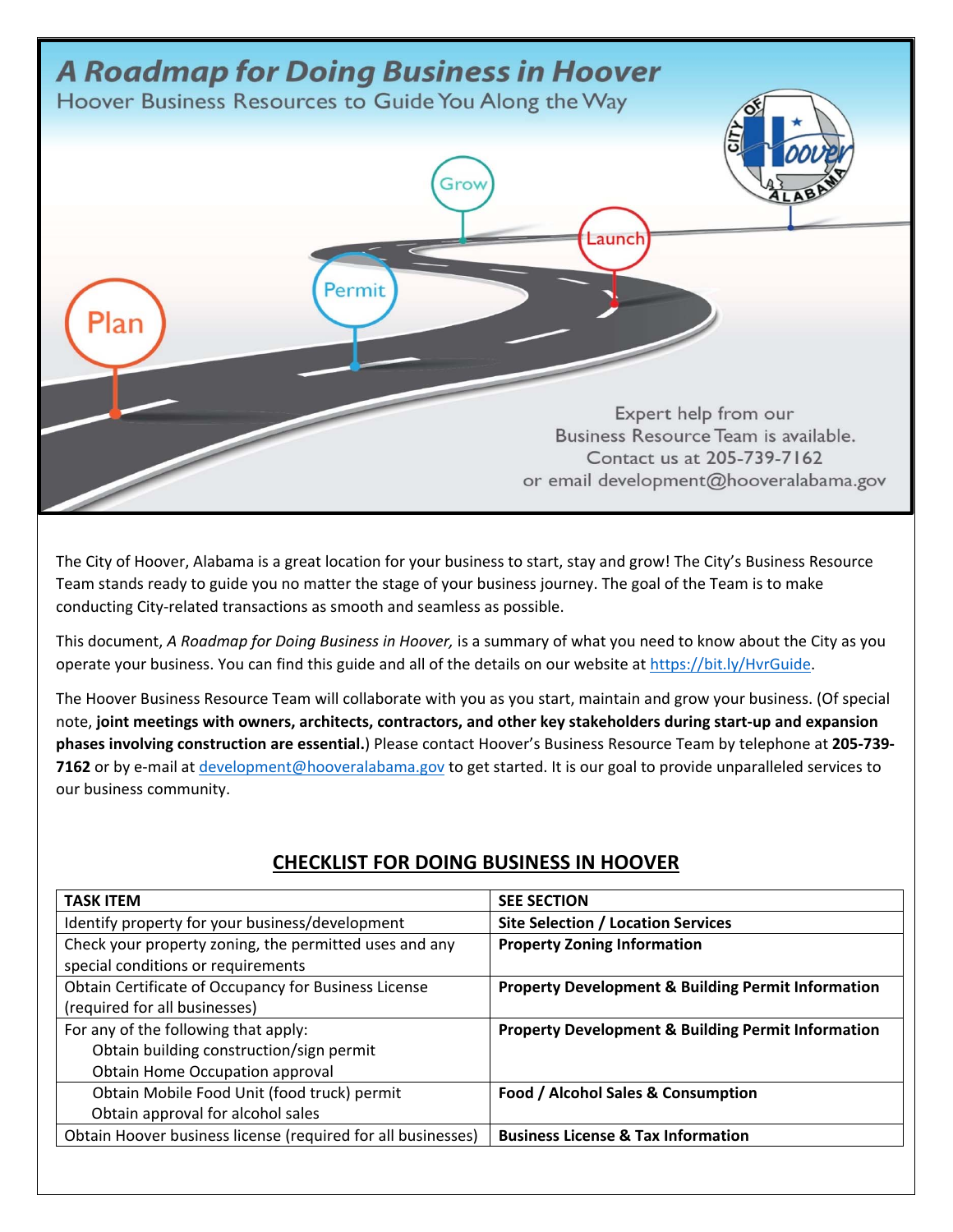# **SITE SELECTION/LOCATION SERVICES**

If you need assistance finding a location for your business in Hoover, our professional economic development team will provide confidential assistance. We can also provide data regarding workforce, demographics or other pertinent information around a potential location. Visit Hoover's Economic Development website at www.hooverishome.com, or contact us at development@hooveralabama.gov / **205‐739‐7162** for a consultation to get started.

- **Step 1:** Contact us for a consultation if any of the following apply:
	- $\Box$  You would like assistance with site location, economic data, demographics, etc.
	- $\Box$  You are considering a new commercial development or redevelopment (https://bit.ly/Hvr1090).
	- $\Box$  If water and/or sewer service provider information is critical to your project. (Water and sewer service providers vary based on the physical location of properties within the city of Hoover.)

## **PROPERTY ZONING INFORMATION**

As you begin to review suitable locations for your proposed business, check the zoning designation to ensure the proposed business type is permitted for that location. Zoning regulations are adopted standards for types of uses to which a business can be located; and physical characteristics for the development of property such as maximum height of buildings, number of parking spaces required, and more. Special areas known as Planned Unit Developments (PUDS) typically have additional requirements and approvals beyond the zoning regulations.

- **Step 1:** Check the GIS website (https://bit.ly/HvrGIS) to determine the zoning designation for the location.
- **Step 2:** Learn about the zoning regulations for the zoning designation (https://bit.ly/Hvr1093).
- **Step 3: If the intended use of the property is not in accordance with the zoning designation**, you may initiate action to request a conditional use or to rezone the property. Requests for conditional use or rezoning must go before the Planning & Zoning Commission and Hoover City Council for approval. Our team will work through this process with you.
- **Step 4:** Contact us at zoning@hooveralabama.gov or **205‐444‐7648** for additional assistance.

#### **PROPERTY DEVELOPMENT & BUILDING PERMIT INFORMATION**

After you have determined that your business use conforms to the zoning of the property, you will most likely change some aspect of the physical location. The steps required will vary based on the extent of modifications to the physical environment. **Joint meetings with owners, architects, contractors, and other key stakeholders early in the project phases are essential.** Please contact us at **205‐444‐7648** or development@hooveralabama.gov to get started.

- **Step 1: If any construction activity or a change in the use of the space you intend to occupy is taking place,** a commercial building permit is required. Depending on the extent of work, approval from external agencies may apply. The Inspections Department can be reached at **205‐444‐7522** or inspections@hooveralabama.gov.
	- $\Box$  All contractors and sub-contractors must have a City of Hoover business license; and where performing any construction work of \$50,000 or more, must be licensed by the State of Alabama.
	- $\square$  Septic/sewer approval is required prior to construction or tenant improvement (https://bit.ly/Hvr1088).
	- $\Box$  The commercial building permit process is explained in detail on our website at (https://bit.ly/Hvr338). After construction is complete and all inspections are approved, you will be issued a Certificate of Occupancy (CO).
- **Step 2: If your business will occupy a space "AS IS", with no construction activity taking place,** apply for a Certificate of Occupancy Business License (COBL) prior to applying for a business license (https://bit.ly/Hvr1104).
- **Step 3: If your business will be advertising with a sign,** a sign permit is required. Sign permits are governed by sign regulations within the Zoning Ordinance (https://bit.ly/Hvr342). If your location is in a Planned Unit Development (PUD), additional approvals may be required.
- **Step 4: If your business will be operating from your home,** an approved Home Occupation Application is required. More Information can be found at (https://bit.ly/Hvr1092).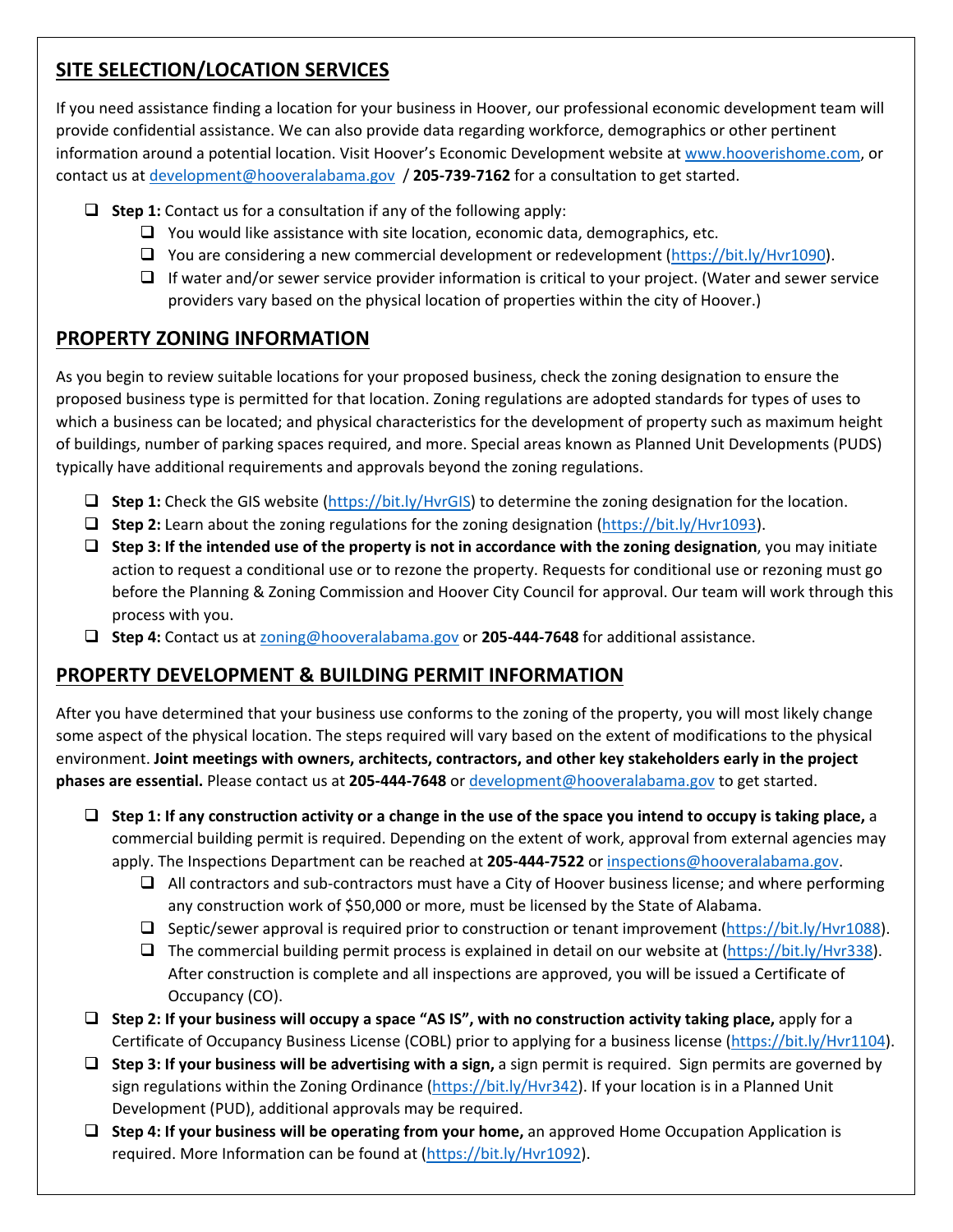## **FOOD / ALCOHOL SALES & CONSUMPTION**

- **Step 1: For businesses who wish to serve food, including the operation of food trucks:** 
	- $\Box$  Obtain a health permit from the applicable county health department.
	- If you are operating a food truck, you must obtain a **Mobile Food Unit Permit** from Hoover Inspection Services (https://bit.ly/Hvr1102).
	- $\Box$  Obtain a City of Hoover business license (https://bit.ly/Hvr9151).
- **Step 2: For businesses who wish to sell alcohol for on‐site or off‐site consumption an alcohol license from the ABC Board is required. Approval from the Hoover City Council is required as a part of this process. Please note this process can take 3‐4 weeks for a standard request,** assuming all required documentation has been submitted and no conditional use approval is required (https://bit.ly/Hvr1103).
	- **Step 1:** Check the zoning designation and requirements for the property. *Conditional Use may be required and will take additional time.* Contact zoning@hooveralabama.gov or call **205‐444‐7648**.
	- **Step 2:** Obtain a Criminal History Release Form from the City Clerk's Office, to be signed and notarized by all executives. Email cityclerk@hooveralabama.gov or call **205‐444‐7500** (https://bit.ly/Hvr4831).
	- □ Step 3: ALL alcohol license applications must be submitted to the State of Alabama Alcoholic Beverage Control (ABC) Board. Call 205‐942‐7955 to make an appointment.
	- **Step 4:** Bring a copy of the State application (with confirmation number) and completed Hoover Criminal History Release Form(s) (*see step 2*) to the City Clerk for processing. Background checks will be completed and the application will be presented to City Council for approval. The City Clerk will notify the ABC Board of the decision.
	- **Step 5:** Work with the ABC Board to complete the process and, if approved, obtain the alcohol license.
	- **Step 6:** Obtain the applicable City of Hoover business license(s) (https://bit.ly/Hvr9151).

## **BUSINESS LICENSE & TAX INFORMATION**

Please note that all of the aforementioned approvals that apply to your business should be complete before applying for a City of Hoover business license. Full information is available on our website (https://bit.ly/Hvr9147).

- **Step 1: Certain professions, and business activities require certification or license** by various state and local regulatory agencies. A current copy of the certification/license must be presented.
	- **Examples include:** general contractors, homebuilders (including subcontractors), plumbers, electricians, HVAC technicians, gold buyers, auto dealers, massage therapists. (*This list is not all inclusive. If you have any type of State issued certification, please bring a copy*.)
- **Step 2: Complete and submit a City of Hoover Business License application** (https://bit.ly/Hvr9151). The application **MUST** include:
	- $\Box$  FEIN- if applicable.
	- Sole Proprietors and Partnerships **MUST** furnish the principal(s)' Social Security numbers.
	- $\Box$  Contact person with phone number.
	- $\Box$  Copy of applicant's driver's license (you may be asked to present actual license) and signature.
- **Step 3: Review tax and licensing requirements and filing deadlines (online filing available in most cases):** 
	- $\Box$  Tax returns must be filed for sales tax, seller's use tax, consumer's use tax, liquor, lodging, and lease/rental. A current rate table may be found on our website (https://bit.ly/Hvr9149).
	- $\Box$  Business licenses renew on a calendar year basis. Taxes that require monthly filing are due on the 20<sup>th</sup> of the month for the preceding month. Please see our website for a full list of filing and payment due dates (https://bit.ly/Hvr612).